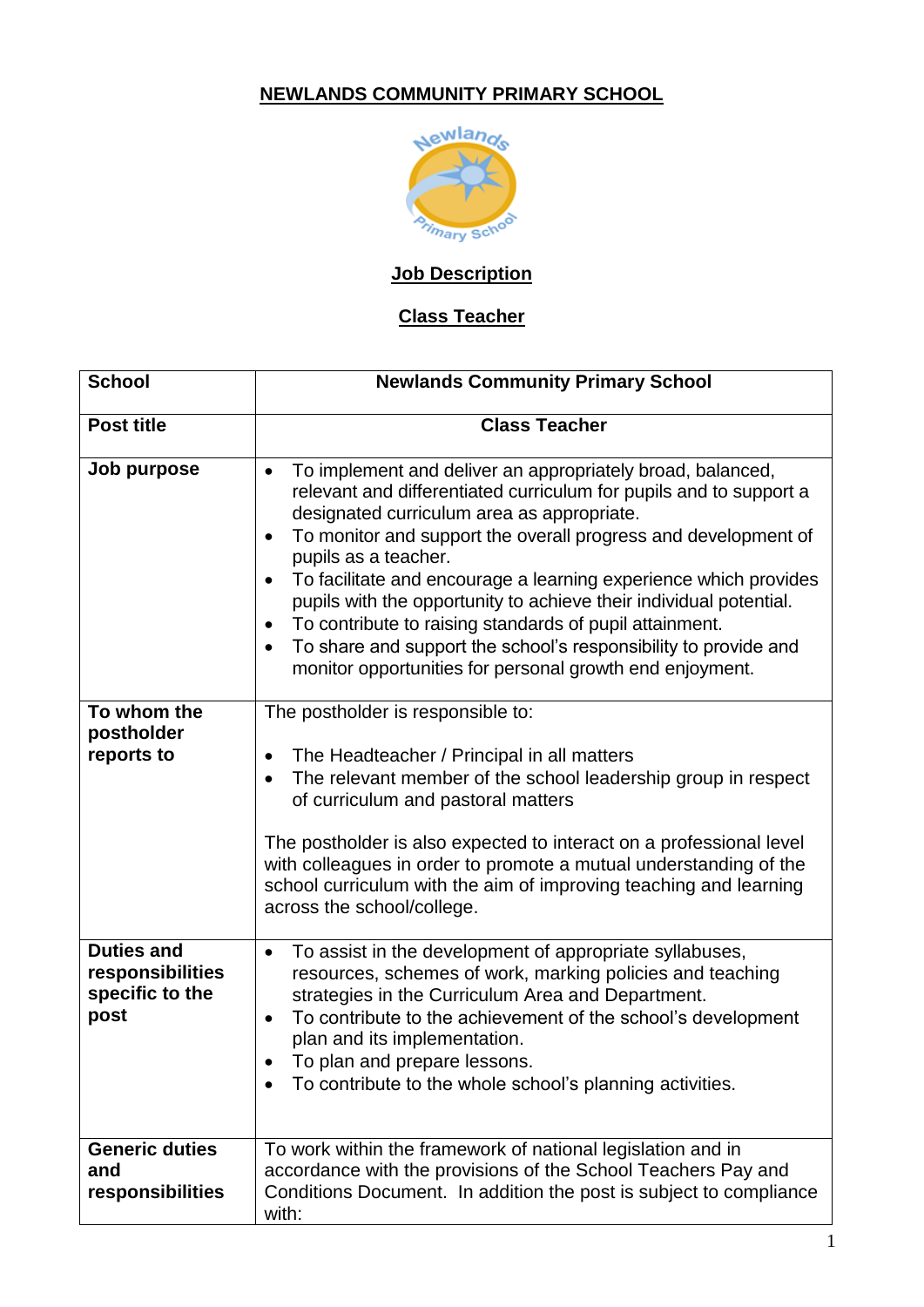| School policies and guidelines on the curriculum and school<br>organisation<br>County policies<br><b>National Professional Standards for Teachers</b><br>National Standards for Subject Leaders<br>The Conditions of Service for School Teachers in England and<br>Wales and with locally agreed conditions of employment<br>Common core of skills and knowledge for the children's<br>workforce.<br>All teachers have a responsibility for providing and safeguarding<br>the welfare of children and young persons s/he is responsible<br>for or comes into contact with. |
|----------------------------------------------------------------------------------------------------------------------------------------------------------------------------------------------------------------------------------------------------------------------------------------------------------------------------------------------------------------------------------------------------------------------------------------------------------------------------------------------------------------------------------------------------------------------------|
| The duties and responsibilities detailed within this job<br>description should be supplemented by those accountabilities,<br>roles and responsibilities common to all classroom teachers,<br>as set out within the School Teachers Pay and Conditions<br>Document.                                                                                                                                                                                                                                                                                                         |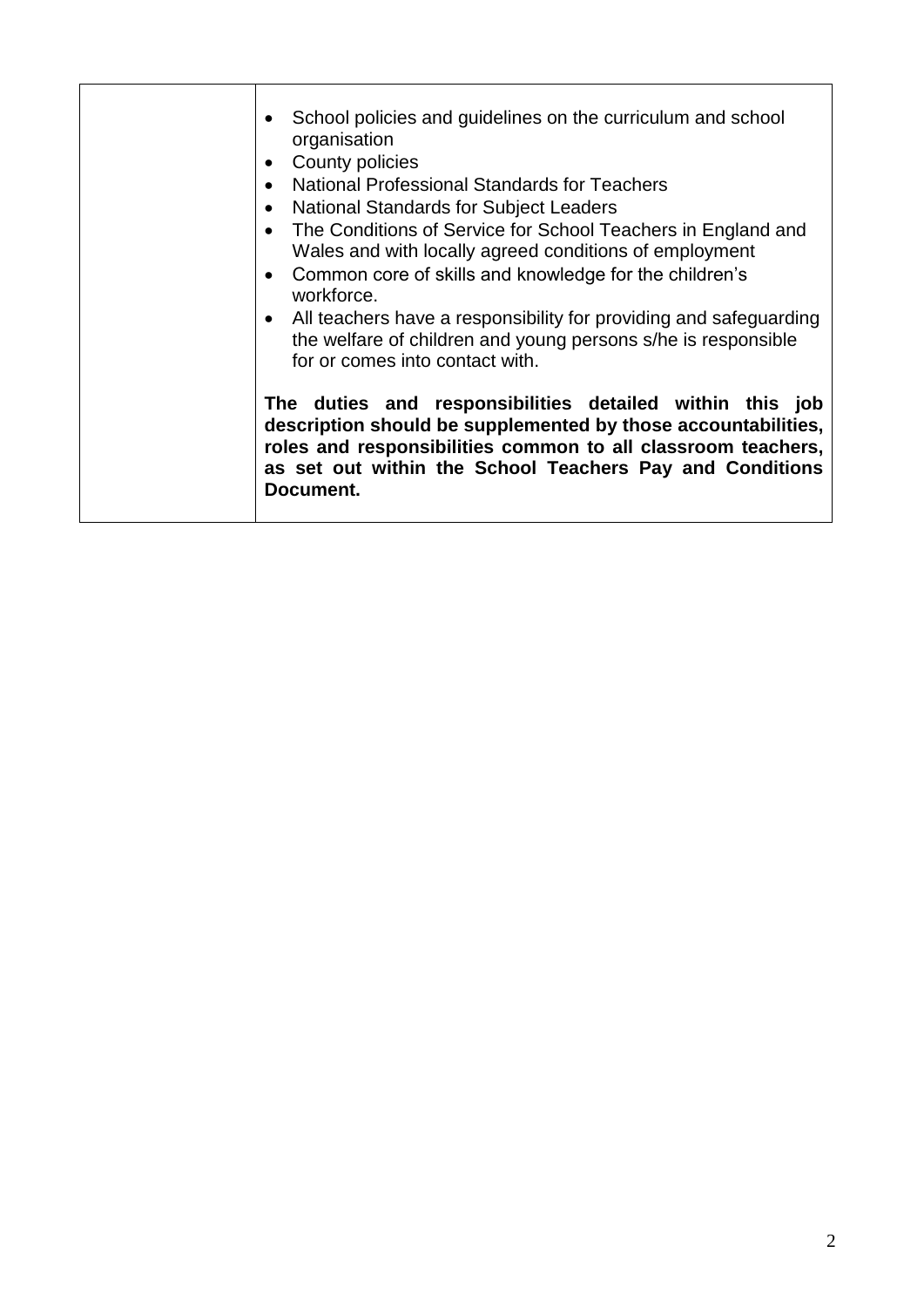# **NEWLANDS COMMUNITY PRIMARY SCHOOL**



# **Personnel Specification**

# **Class Teacher**

| <b>Attributes</b> |                              | <b>Essential</b>                                                                                                                                                                                                                                                                                                                                                                                                                             |
|-------------------|------------------------------|----------------------------------------------------------------------------------------------------------------------------------------------------------------------------------------------------------------------------------------------------------------------------------------------------------------------------------------------------------------------------------------------------------------------------------------------|
| 1.                | Qualifications               | Qualified teacher status.<br>П<br>Meet the criteria in the National Standards<br>п<br>for Qualified Teacher Status                                                                                                                                                                                                                                                                                                                           |
| 2.                | <b>Experience and skills</b> | Experience in key stage 1 or 2.<br>п<br>Evidence of raising standards of attainment<br>П<br>for all pupils.<br>Evidence of recent professional<br>Е<br>development.<br>Ability to create an engaging learning<br>п<br>environment for all children.                                                                                                                                                                                          |
| 4.                | <b>Relationships</b>         | Evidence that team teaching is understood<br>٠<br>and valued.<br>Experience of working effectively with<br>п<br>parents to support learning.<br>Ability to develop relationships with children<br>to promote positive behaviour and learning.                                                                                                                                                                                                |
| 5.                | Curriculum                   | Sound knowledge of the National Curriculum<br>п<br>at Key Stage 1 or 2.<br>Ability to plan effectively within a team<br>п<br>Ability to maintain accurate pupil records.<br>п<br>Experience of assessment for learning.<br>п                                                                                                                                                                                                                 |
| 6.                | <b>Resource Management</b>   | Ability to use ICT creatively across the<br>Ξ<br>curriculum.<br>Ability to manage, timetable and organise<br>п<br>groups and tasks.<br>Ability to motivate others through personal<br>п<br>influence and example.<br>An understanding of the vital importance of<br>п<br>Health and Safety policy and practice.<br>Ability to organize and manage additional<br>п<br>adults within the classroom to support<br>improved outcomes for pupils. |
| 7.                | Governors                    | An understanding of the role of the<br>٠                                                                                                                                                                                                                                                                                                                                                                                                     |